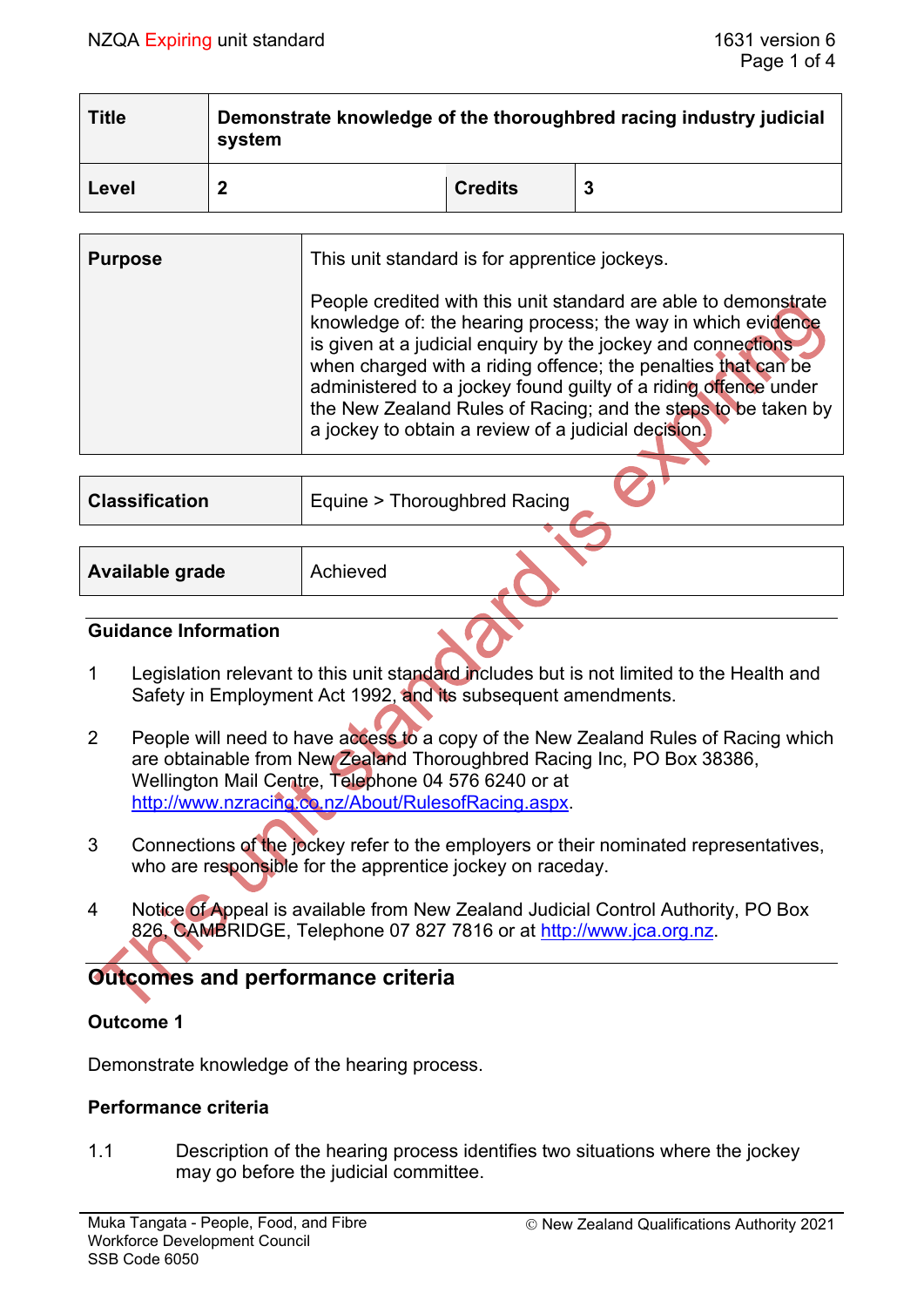1.2 Description of the hearing process identifies officials present at a judicial hearing in the Enquiry Room and their roles.

```
Range Judicial Committee, Stipendiary Steward, Assistant Stipendiary 
Steward.
```
- 1.3 Description identifies the timing of the presence of connections, interested parties, and other witnesses.
- 1.4 Description identifies the importance of the Stipendiary Steward's role in the hearing process.
	- Range details of offence and persons involved, notice of completion of documentation according to the New Zealand Rules of Racing, rule under which the enquiry is taken, introducing connections of the horse to Judicial Committee.
- 1.5 Description of the hearing process identifies the way in which a jockey must give evidence relating to a protest.
- 1.6 Description identifies reasons why hearings are lodged.
- 1.7 Description of the hearing process identifies the procedure for providing evidence and cross-examination of evidence by all parties concerned.

Range iockey's witnesses, other parties' evidence and witnesses, Stipendiary Steward's evidence and witnesses.

1.8 Description of the hearing process identifies reasons for providing opportunity for submissions to all parties.

# **Outcome 2**

Demonstrate knowledge of the way in which evidence is given at a judicial enquiry by the jockey and connections when charged with a riding offence.

# **Performance criteria**

- 2.1 Description of a judicial enquiry identifies the procedure for a jockey to follow on advice that an offence has been committed.
	- Range arrange for employer or representative to be present, provide explanation to address the charge.
- 2.2 Description of a judicial enquiry identifies the officials present at a judicial hearing in the Enquiry Room and outlines their roles.
	- Range Judicial Committee, Stipendiary Steward, Assistant Stipendiary **Steward**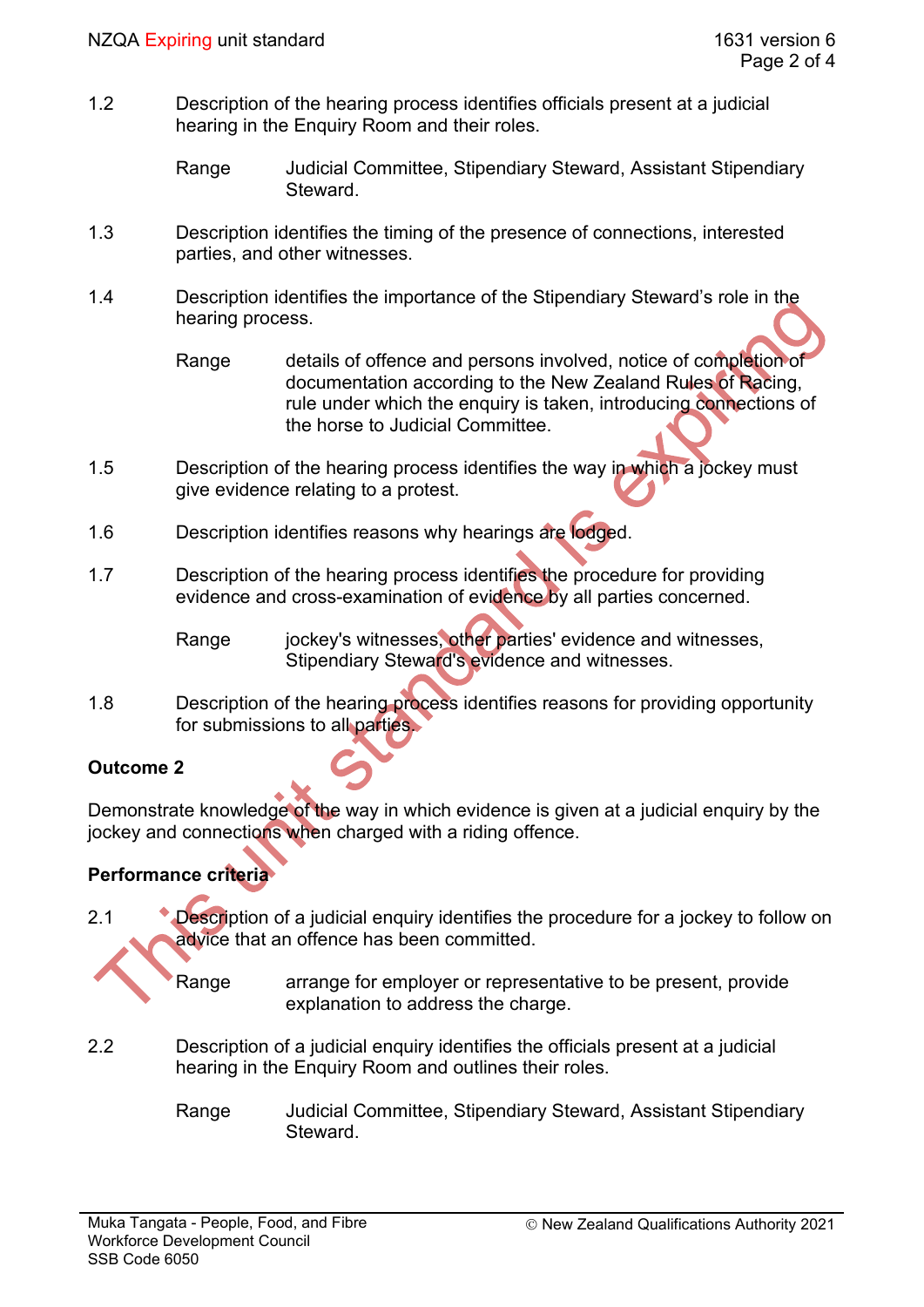2.3 Description identifies the order in which evidence is heard.

Range connections, interested parties, other witnesses.

2.4 Description identifies the Stipendiary Steward's role.

Range includes but is not limited to – providing details of offence and persons involved and rule under which the enquiry is taken, introducing connections of the horse to the Judicial Committee, giving evidence, interpreting or explaining the replay.

- 2.5 Description identifies the procedures for providing evidence and crossexamination of witnesses at a judicial enquiry.
	- Range jockey's witnesses, other parties' evidence and witnesses, Stipendiary Steward's evidence and witnesses, judicial committee.
- 2.6 Description identifies the reasons why there is the opportunity for the person charged and/or their representative to make a comment on the video used in the enquiry and a final statement during the judicial enquiry.

Range summarise case, reinforce points, clarify points.

### **Outcome 3**

Demonstrate knowledge of the penalties that can be administered to a jockey found guilty of a riding offence under the New Zealand Rules of Racing.

Range reprimand, fine, suspension, disqualification.

### **Performance criteria**

- 3.1 Description of penalties identifies the forms and consequences.
- 3.2 Description of penalties identifies situations where forms of punishment may be imposed.

# **Outcome 4**

Demonstrate knowledge of the steps to be taken by a jockey to obtain a review of a judicial decision.

### **Performance criteria**

- 4.1 Reasons why the employer should be notified of the intended appeal are explained in terms of support, experience, and financial commitment.
- 4.2 Grounds for lodging an appeal and second Notice of Appeal are outlined in accordance with the New Zealand Rules of Racing.

Range fine exceeds \$50, disqualification or suspension exceeds 14 days.